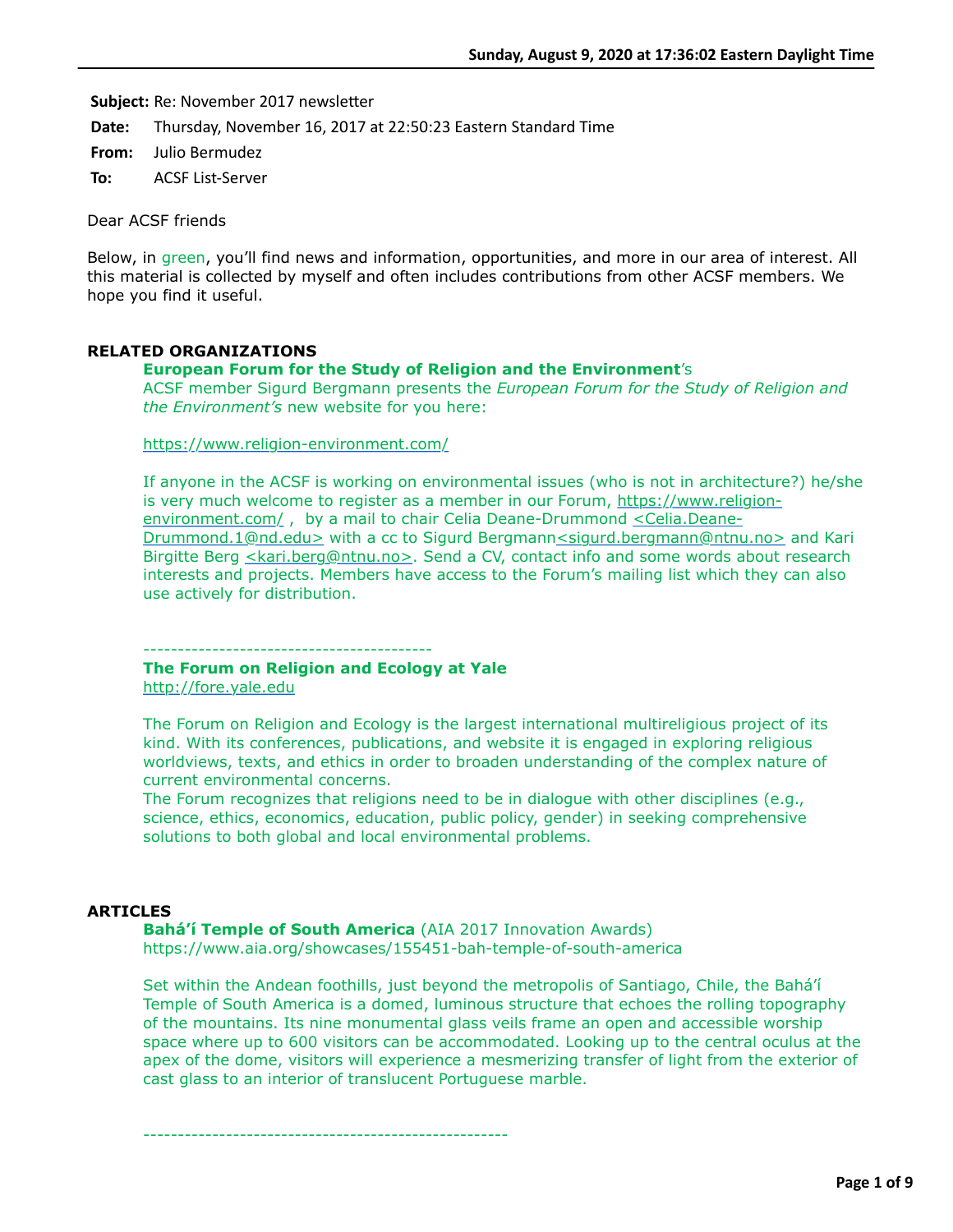## **This World-Leading Building Researcher Believes That Architecture Is Afraid of Science (in ArchDaily)**

[http://www.archdaily.com/881035/this-world-leading-building-researcher-believes-that](http://www.archdaily.com/881035/this-world-leading-building-researcher-believes-that-architecture-is-afraid-of-science?utm_medium=email&utm_source=ArchDaily%20List)architecture-is-afraid-of-science?utm\_medium=email&utm\_source=ArchDaily List

Recently we've [written a fair amount](http://www.archdaily.com/876901/a-brief-history-of-the-impoverished-culture-of-architectural-research) about the state of architectural research. The general consensus appears to be that it lacks rigor and, even more importantly, is not grounded in good science. Steven J Orfield has some strong opinions about architectural research. He's been conducting it—for architecture and design firms, as well as Fortune 500 companies—at his Minneapolis-based [Orfield Laboratories](http://www.orfieldlabs.com/) for more than three decades now. Late last week I talked to him about why architects are afraid of science, how he would introduce it into the schools, and his work in the field of universal design.

-----------------------------------------------------

**The College Chasm. How market forces have made American higher education radically** unequal (Harvard Magazine)

<https://harvardmagazine.com/2017/11/american-colleges-inequality>

ALTHOUGH AMERICA'S RESEARCH UNIVERSITIES are the envy of the world, our system of baccalaureate education inspires as much hand-wringing as pride. Concerns about the unevenness of undergraduate education have grown with evidence of falling college completion rates and disappointing results in international comparisons of learning. Most prominent have been misgivings about equity and privilege. As income inequality has worsened, elite colleges are being called out as "bastions of privilege." Critics have asked pointedly whether America's colleges, rather than serving as a mechanism for equal opportunity, are in fact contributing to *more* inequality.

------------------------------------------------------

**The new Bible museum tells a clear, powerful story. And it could change the museum business** (Washington Post)

https://www.washingtonpost.com/entertainment/museums/the-new-bible-museum-tells-a[clear-powerful-story-and-it-could-change-the-museum-business/2017/11/15/6fc76f40-c98e-](https://www.washingtonpost.com/entertainment/museums/the-new-bible-museum-tells-a-clear-powerful-story-and-it-could-change-the-museum-business/2017/11/15/6fc76f40-c98e-11e7-8321-481fd63f174d_story.html?utm_term=.9ab18a5544bf)11e7-8321-481fd63f174d\_story.html?utm\_term=.9ab18a5544bf

When the Museum of the Bible [opens this weekend](https://www.washingtonpost.com/entertainment/museums/bible-museum-expects-capacity-crowds-for-opening/2017/11/10/17d02030-c596-11e7-afe9-4f60b5a6c4a0_story.html?utm_term=.3c60f064c25b), it will set a new standard for how this country's museums fuse entertainment and education. The \$500 million, privately funded [project is as large as some of the Smithsonian's premier attractions, including the National](https://www.washingtonpost.com/entertainment/museums/the-african-american-museum-a-year-later-still-the-hottest-ticket-in-town/2017/09/22/15aa027e-8cf4-11e7-84c0-02cc069f2c37_story.html?utm_term=.3945b1cfd9a7) Museum of African American History [and Culture](https://www.washingtonpost.com/entertainment/museums/the-african-american-museum-a-year-later-still-the-hottest-ticket-in-town/2017/09/22/15aa027e-8cf4-11e7-84c0-02cc069f2c37_story.html?utm_term=.3945b1cfd9a7). It is rich in content, stocked with historic treasures and carefully plotted to appeal to audiences of all ages. It

## -----------------------------------------------------

**Educating Americans to defuse Islamaphobia** (Washington Post) https://www.washingtonpost.com/outlook/educating-americans-to-defuse[islamaphobia/2017/11/10/476bfe86-973d-11e7-82e4-f1076f6d6152\\_story.html?](https://www.washingtonpost.com/outlook/educating-americans-to-defuse-islamaphobia/2017/11/10/476bfe86-973d-11e7-82e4-f1076f6d6152_story.html?utm_term=.06ad273e6981) utm\_term=.06ad273e6981

Americans are obsessed with Islam as an idea, as a mystery and as an existential threat to the West. As a result, our debates over Islam and Muslims aren't really about "them" as much as they are about "us" — and the supposed battle between the two. In his new book, "What the Qur'an Meant: And Why It Matters," historian Garry Wills shows how some Americans use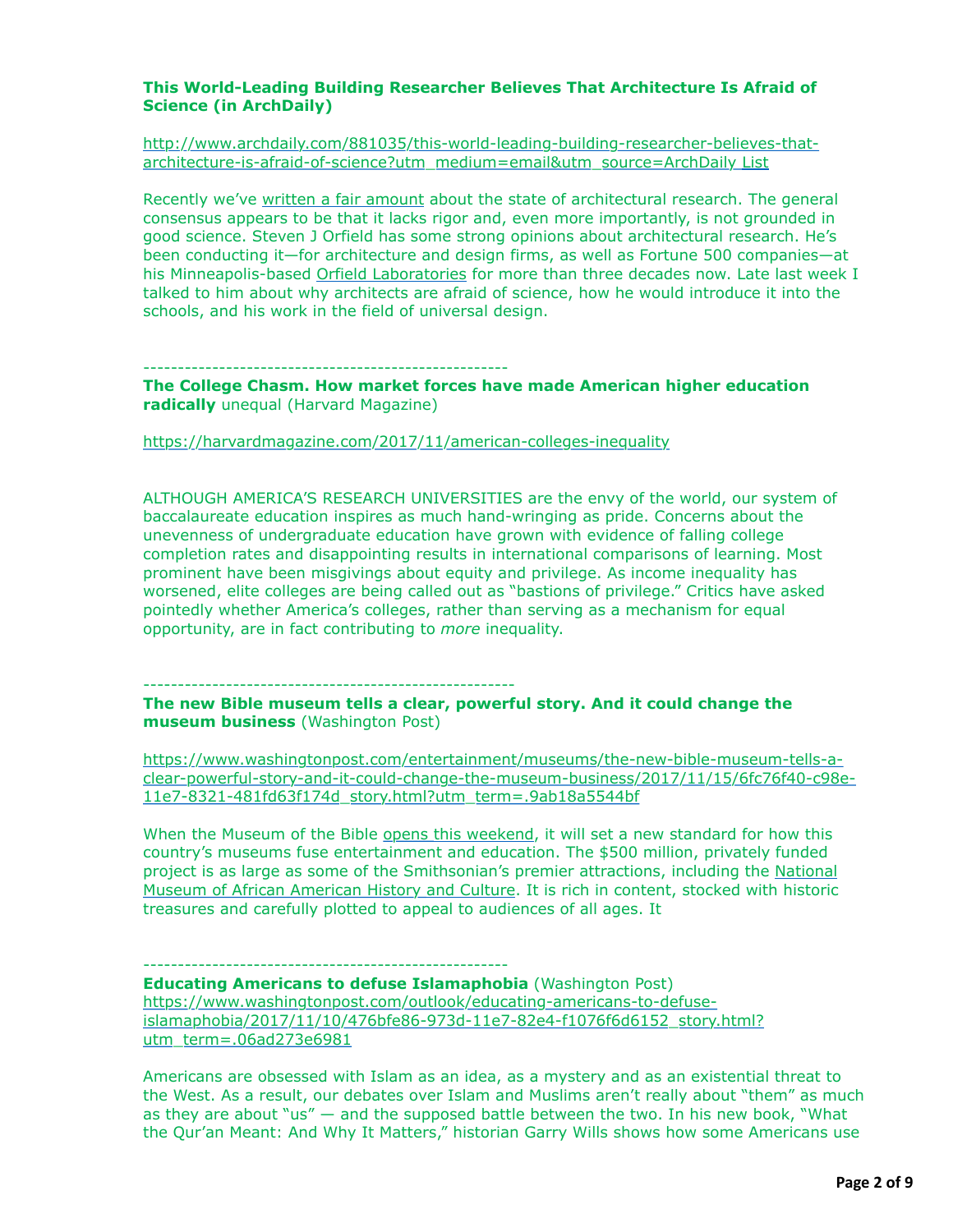Muslims as a way to define who they themselves are and what they stand for, and to sharpen their definition of Western civilization.

### ------------------------------------------------------

**This former surgeon general says there's a 'loneliness epidemic' and work is partly to blame (Washington Post)**

[https://www.washingtonpost.com/news/on-leadership/wp/2017/10/04/this-former-surgeon](https://www.washingtonpost.com/news/on-leadership/wp/2017/10/04/this-former-surgeon-general-says-theres-a-loneliness-epidemic-and-work-is-partly-to-blame/?utm_term=.6d4bec44f426)general-says-theres-a-loneliness-epidemic-and-work-is-partly-to-blame/? utm\_term=.6d4bec44f426

When people think of the public health issues that have been pet priorities for surgeon generals, physical health concerns usually come to mind. Smoking. Immunizations. Obesity. Preventing the spread of the AIDS virus. But Vivek H. Murthy, who became the U.S. surgeon general in late 2014 after a lengthy [confirmation battle](https://www.washingtonpost.com/news/post-politics/wp/2014/12/15/surgeon-general-nominee-vivek-murthy-opposed-by-gun-lobby-confirmed/?utm_term=.0d2ad9ef675f) over his remarks about guns being a [health-care issue](https://www.nytimes.com/2014/12/17/science/a-new-surgeon-general-unafraid-of-taking-a-stand-on-a-divisive-issue.html), added emotional well-being and loneliness to his list of big public health worries.

## **PUBLICATION OPPORTUNITIES**

#### **Faith& Form**

An upcoming issue of Faith & Form will explore the theme of "Materials of the Sacred," how the very substance of religious art and architecture conveys a sense of the holy. When we choose stone, wood, glass, metal, paint, tile, or any of the materials available to us, how does it help create a sacred place? How do sustainable materials express our love and stewardship of God's creation?

Send your article ideas and projects to: [mcrosbie@faithandform.com](mailto:mcrosbie@faithandform.com)

### **CONFERENCES**

#### **EDRA 49: Social Equity by Design**

June 6-9, 20`8. Oklahoma City, OK

Call for Proposals (closes Dec  $1<sup>st</sup>$ )

Every year, for almost 50 years, socially-motivated professionals and researchers in the environmental design fields have come together during the EDRA conference with a shared belief in the importance of creating environments that are supportive of all people. In 2018, we seek to investigate how to design environments that make communities safer, more enjoyable and more equitable.

Our society is at a critical crossroad. Population, climate change, pollution, widening economic disparity, a lack of housing, increasing attitudes of isolation, and cultural intolerance confront us with a future that looks segmented and broken. Whether you are in Oklahoma City, Dallas, Hong Kong, Dubai, London, Rome, Lusaka, Nairobi, or Moscow, these issues cannot be ignored any longer.

Environmental design professionals and scholars have the knowledge and skills to become agents of change and tackle these issues at their roots. This is the time for a critical discussion of the kind of knowledge and practices needed to solve some of these problems.

Please find time to respond to our Call for Papers and submit your research and work to be presented at EDRA49 next June 6-9 by visiting www.edra.org/EDRA49\_CFP.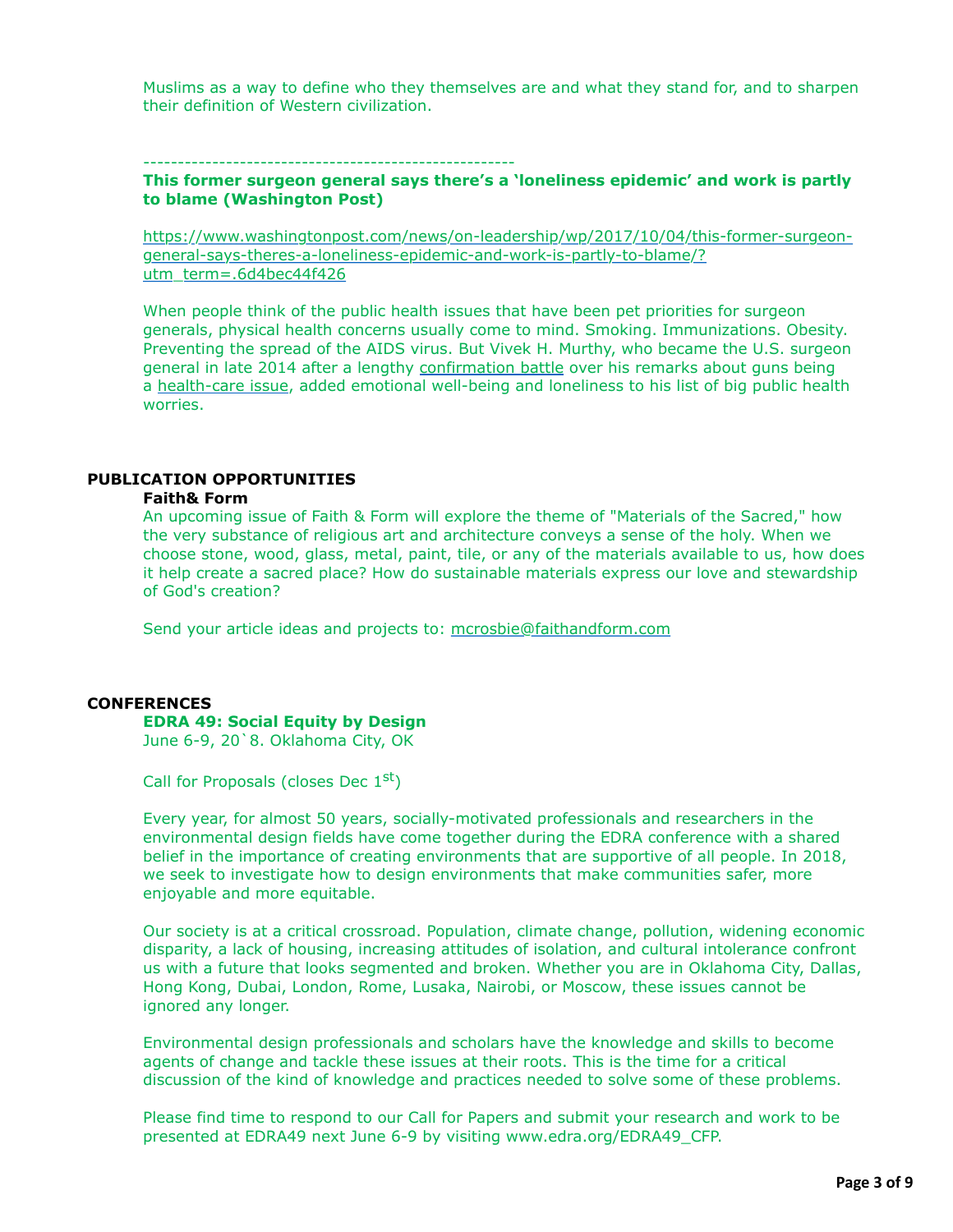--------------------------------------------------------------

## **Migrating World: Interdisciplinary Approaches to Migration and Integration Conference**

10th to 10th February 2018 London, United Kingdom

**Website:** [http://integration.irf-network.org](http://integration.irf-network.org/) **Contact person:** Dr Olena Lytovka

The conference will explore the current trends in international migration, to discuss and assess different aspects and changes in the fields of migration, integration and cultural diversity.

**Organized by:** London Centre for Interdisciplinary Research and Interdisciplinary Research Foundation

**Deadline for abstracts/proposals:** 20th November 2017

--------------------------------------------------------------

**Sacred Journeys 5th Global Conference Conference** 5th to 6th July 2018 Berlin, Germany

**Website:** [https://global.iu.edu/global-gateways/europe/news-events/news/2017-09-19](https://global.iu.edu/global-gateways/europe/news-events/news/2017-09-19-sacred-journeys-fifth-global-conference-pilgrimage-beyond.html) sacred-journeys-fifth-global-conference-pilgrimage-beyond.html **Contact person:** Ian McIntosh

Pilgrimage is one of the most ancient practices of humankind and is associated with a great variety of religious, spiritual and traditions. The 5th global conference will continue to explore this global phenomenon from multiple perspectives.

**Organized by:** Indiana University Purdue University Indianapolis **Deadline for abstracts/proposals:** 28th February 2018

--------------------------------------------------------------

**Storytelling Conference 2018 Conference**

10th to 11th July 2018 Ipswich, Suffolk, United Kingdom

**Website:** <http://www.uos.ac.uk/content/storytelling-conference-2018> **Contact person:** Jessica Clark, Tom Vine and Sarah Richards

This interdisciplinary Storytelling Conference invites submissions of abstracts for presentations, panels and posters that theoretically and empirically engage with the diverse nature of storytelling and stories substantively and methodologically

**Organized by: University of Suffolk Deadline for abstracts/proposals:** 30th March 2018

--------------------------------------------------------------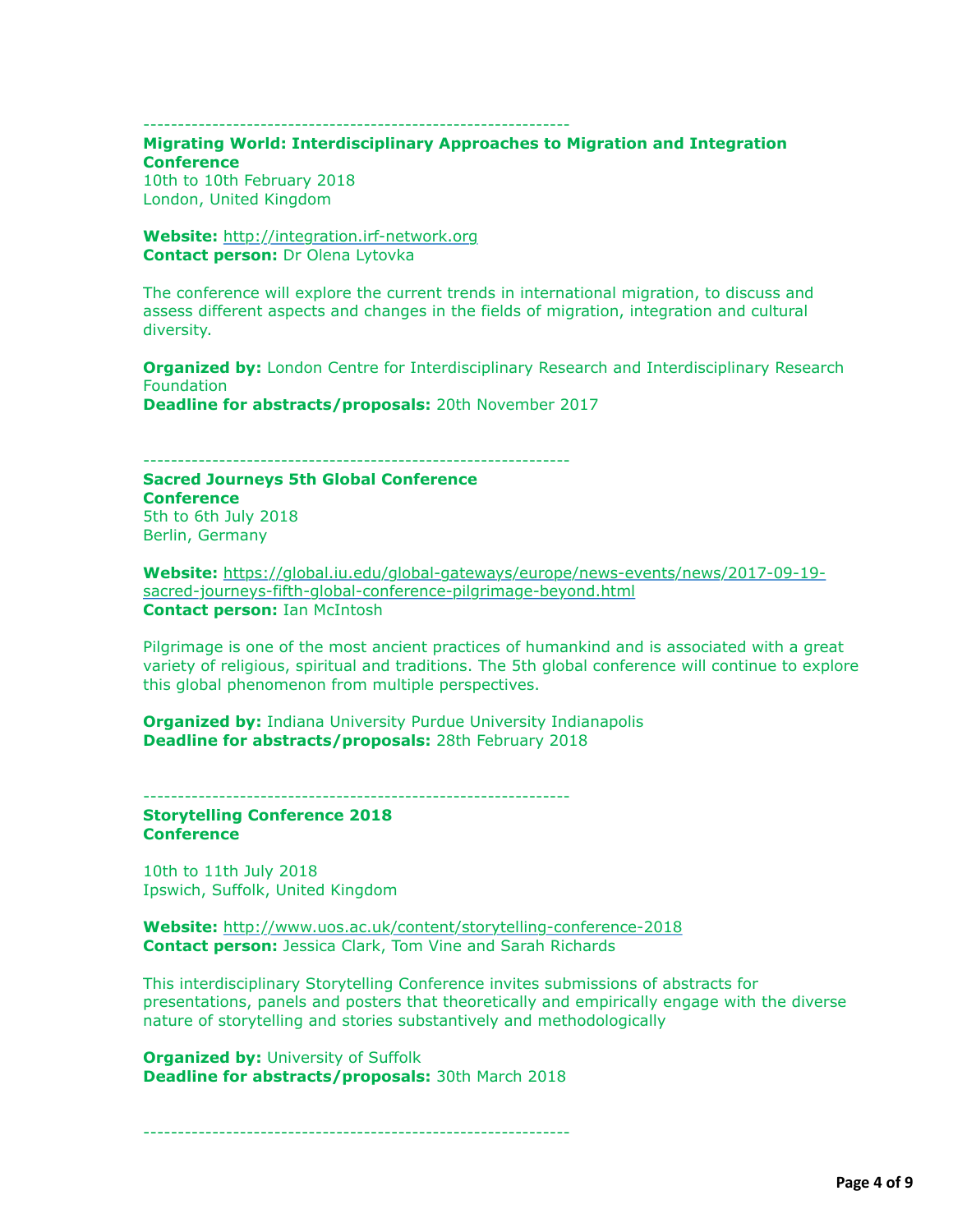#### **The Future of Education: Rediscovering Free Inquiry Conference** 2nd to 4th August 2018

Pasadena, California, United States of America

**Website:** <http://www.jis3.org/symposium2018> **Contact person:** Dr. Oskar Gruenwald

International, interdisciplinary cross-cultural symposium on higher education, free inquiry, pedagogy, teaching, learning, research, character formation, ethics, cultural renewal, democracy, human rights, individual liberty, censorship, civil society

**Organized by: Journal of Interdisciplinary Studies Deadline for abstracts/proposals:** 1st March 2018

--------------------------------------------------------------

### **Society of Architectural Historians 72nd Annual International Conference Conference** 24th to 28th April 2019

Providence, Rhode Island, United States of America

**Website:** <http://sah.org/2019> **Contact person:** Christopher Kirbabas

The Society of Architectural Historians will offer a total of 36 paper sessions at its 2019 Annual International Conference in Providence, Rhode Island. The call for session proposals is open until January 16, 2018.

**Organized by:** Society of Architectural Historians

-----------------------------------------------------

## **CRITICAL PRACTICE IN AN AGE OF COMPLEXITY - AN INTERDISCIPLINARY CRITIQUE OF THE BUILT ENVIRONMENT**

PLACE: University of Arizona DATES: 22-23 February 2018

ABSTRACT DEADLINE: 05 DECEMBER 2017

<http://architecturemps.com/arizona/>

KEYNOTE: Jane Rendell, University College London.

CONTEXT:

Today, Donald Trump promises investment in infrastructure, China continues to urbanize and pollute, global cities are often surrounded by slums. Alongside this, the arts and cultural industries seen as economic motors and media representations of urban life continue to stigmatize and idealize in equal measure.

To understand the way we live in cities, towns and communities today requires what Jane Rendell calls 'critical spatial practice' – critique from different disciplines.

DISCIPLINES:

Architecture, urban design, planning, landscape architecture, arts, sociology, human geography, cultural studies and more.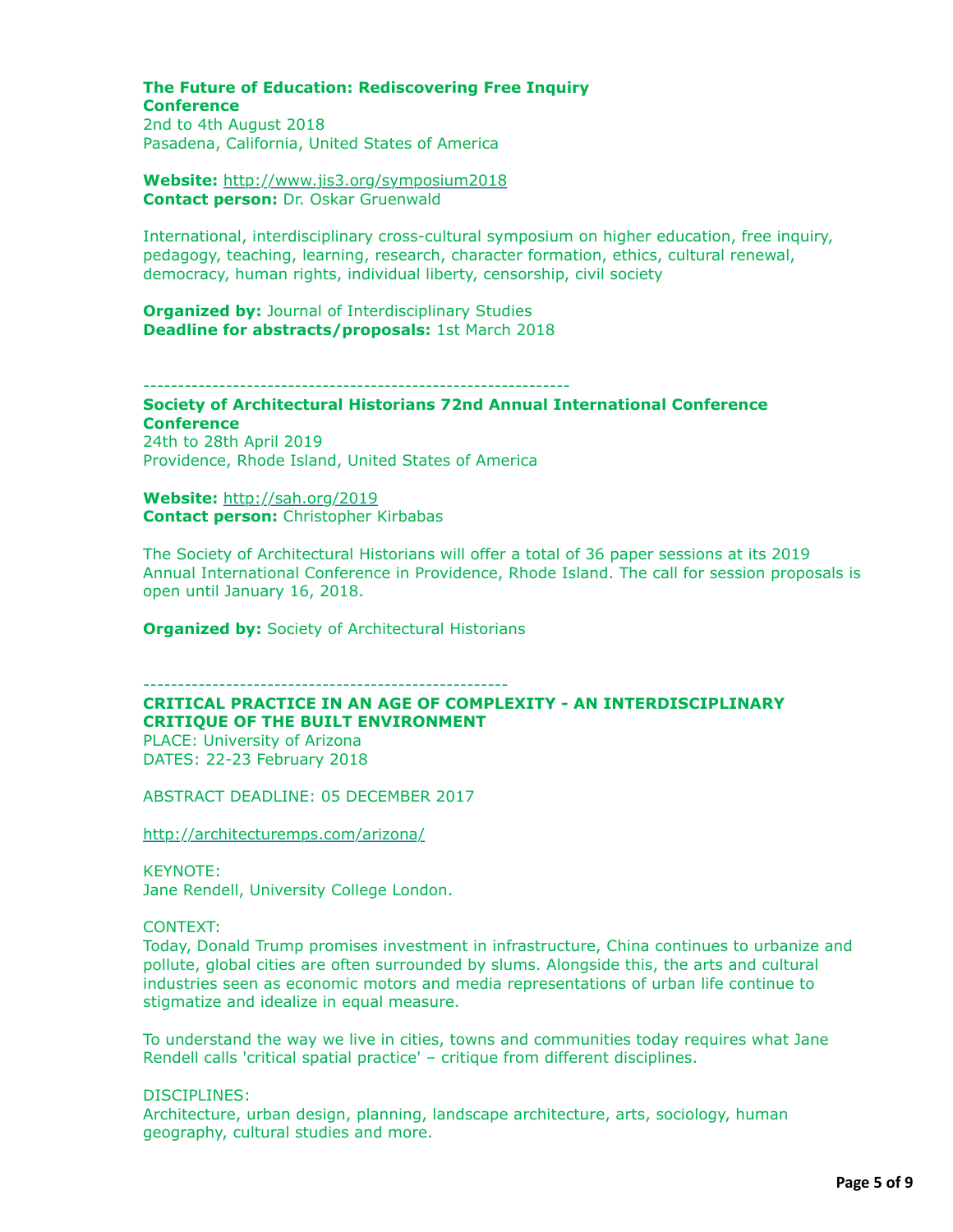#### PUBLICATIONS:

Global publisher network involved: Taylor & Francis; Intellect Books; UCL Press. Part of 'Parade': Publication and Research in Arts, Architecture, Design and Environments.

## PRESENTATIONS: Pre-recorded film Virtual (skype or other) In-person

<http://architecturemps.com/arizona/>

Enquiries: [info@architecturemps.com](mailto:info@architecturemps.com)

-----------------------------------------------------

#### **2018 International Symposium for Contemplative Research**

(formerly International Symposium for Contemplative Studies, ISCS) Sheraton Grand at Wild Horse Pass, near Phoenix, Arizona November 8-11, 2018

#### **Call for Abstracts opens November 15, 2017 DEADLINE: January 31, 2018**

The [Mind & Life International Symposium for Contemplative Research \(ISCR\)](https://mindandlife.us14.list-manage.com/track/click?u=355c6a6366a1228ae8d9ae2dc&id=e7f87bec1a&e=29a40ae53c) is the flagship academic conference for interdisciplinary investigations of the mind and contemplative practices, welcoming all engaged in contemplative research and those who seek to understand how to apply this research in their work and communities.

-----------------------------------------------------

## **Canadian Conference on Humanities and Social Sciences - HUSO2018**

Toronto, Canada "Human Development through Social Empowerment" [\(http://www.socialsciences.info/](http://www.socialsciences.info/))

Dates: 18-20 May 2018

HUSO2018 is a multidisciplinary international conference that provides the ideal opportunity to bring together academics, researchers and PhD students of different disciplines to discuss emerging issues, and discover the most recent developments in humanities and social sciences.

The conferences organize by Unique Conferences Canada are truly International events and renowned for their high level of attendance, thought-leading and cutting edge contents, unrivaled networking opportunities and presenter friendly atmosphere. This time we expect presenters at least from more than 50 different countries will attend this premier event in Toronto, Canada.

How to join: Presenter - send the application along with your abstract Listener - send the application with your profile (as the attachment instead of abstract)

Abstract Submission: Abstracts should be submitted online at: <http://www.socialsciences.info/>

Presentation modes: Oral, Poster or Virtual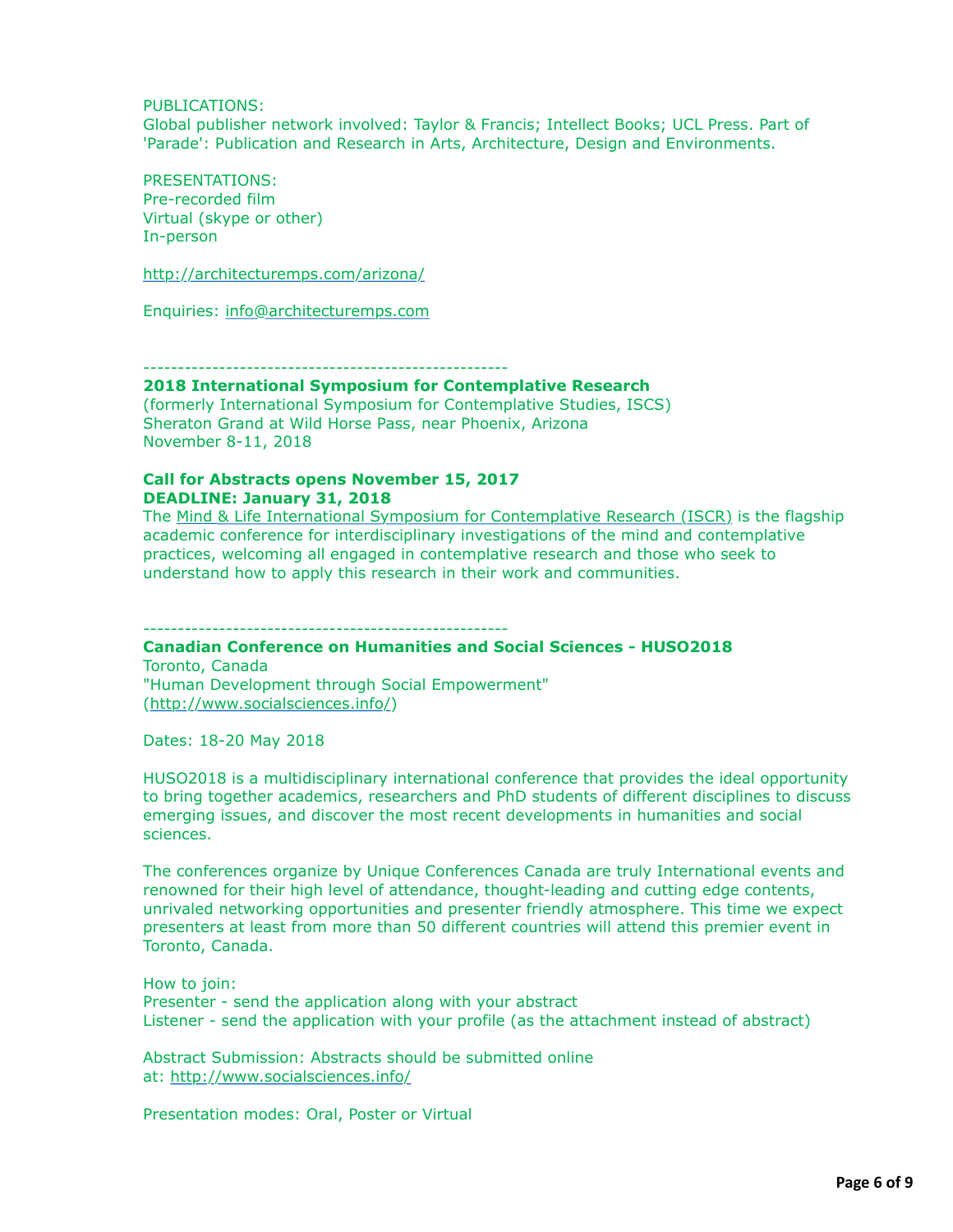The Conference Topics: Include, but are not limited to:

All areas of humanities including anthropology, archaeology, architecture, art, ethics, history, language studies, literature, linguistics, drama, music, philosophy, poetry, theater and others subjects.

All areas of social sciences including accounting, finance, economics, management, business, marketing, education, sociology, communication, psychology, political science, law, and other subjects.

Important Dates:

Abstract Submission Deadline: 15 March 2018 Early bird Deadline: 30 November 2017 Notification of Acceptance/Rejection: within 05 days Final Paper Submission Deadline: 15 April 2018 Registration Deadline for Presenters: 15 March 2018 Conference Dates: 19 and 20 May 2018

-----------------------------------------------------

**Art is Dead Long Live Live Art: An Interdisciplinary Conference on Performance Conference** 20th to 21st April 2018 London, United Kingdom

**Website:** [https://www.queerartprojects.co.uk/conferences/art-dead-long-live-live-art](https://www.queerartprojects.co.uk/conferences/art-dead-long-live-live-art-interdisciplinary-conference-performance/)interdisciplinary-conference-performance/ **Contact person:** Dr. Tuna Erdem

This is an interdisciplinary conference on performance art in all its various incarnations: from durational performances to immersive theatre, from body art to drag shows. For a more detailed CFP please visit our web site.

#### **Deadline for abstracts/proposals:** 19th January 2018

-------------------------------------------------------- **UNIVERSITY OF GHANA** 

DEPARTMENT FOR THE STUDY OF RELIGIONS *In Collaboration With* SCHOOL OF ARTS

Call for Papers for an International Conference on **RELIGION AND THE 21ST CENTURY CITY: OPENINGS AND CLOSURES**  University of Ghana, 20th-22nd June, 2018

#### **Background**

Researchers, academics, religious practitioners, and students are hereby invited to submit abstracts/papers related to, but not limited to, any one of the following themes or topics:

- · Urbanization, democracy and religion in the city especially negotiating the conflicts
- between customary laws (traditional authority) and constitutionality
- · Religious pluralism and religious life in the city
- · Religion and the media in the city
- · Urbanization, religious innovations and manifestations in the city
- · Urbanization, cities and the construction of new religious identities
- · Religion, morality and human rights in the modern city
- · Faiths, urban ecology and environmental sustainability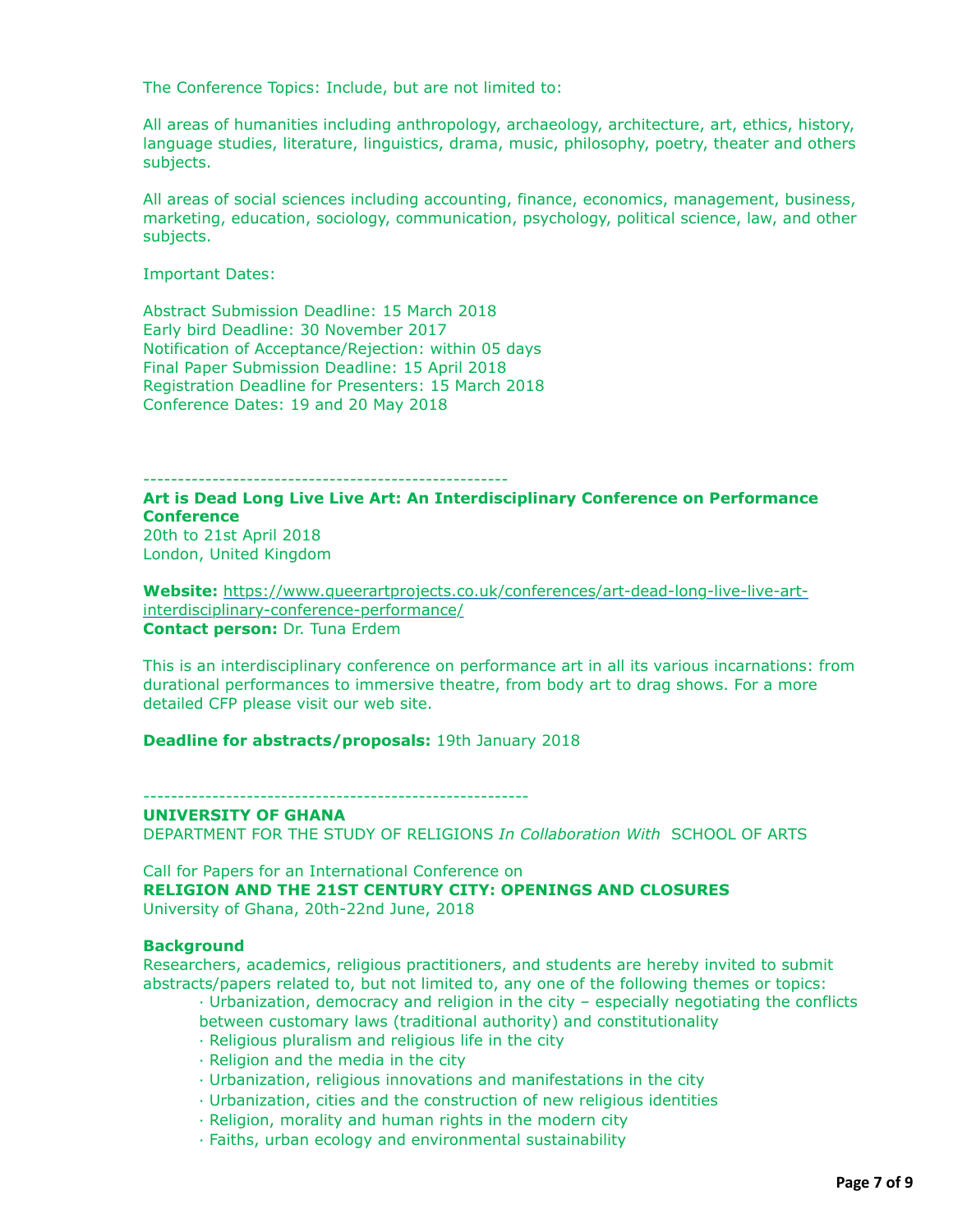- · Religion, transportation and mobility in the city
- · Religious history, monuments and the growth of cities
- · The secular city, religious radicalization and resistance
- · Cities, consumer societies and religious markets
- · Urban space, new religious movements and proselytization
- · Cities, sexuality, human rights and religious co-existence
- · Dynamics of the city, religion and gender
- · Youth, religion and the city
- · Migration, migrants and religious communities
- · The urban landscape, emerging markets and religious sensibilities
- · Urbanization, configurations and of the sacred and new religious movements (NRMs)
- · Religion, the urban space and the performing arts
- · The urban space, language use and religious communication (political correctness)

#### **Proposal Submissions:**

Abstracts, including five key words, and not exceeding three hundred (300) words in Microsoft Word 98 or newer, must be sent to bwkgolo@ug.edu.gh and aatiemo@ug.edu.gh with the subject "Religion and the City Conference 2018". Author's contact details (name, department, email address and phone number) should be provided on a separate page.

#### **Deadlines**:

Deadlines for the submission of abstracts: January 31, 2018 Notification of acceptance: February 20, 2018 Submission of draft papers: June 1, 2018

#### **Conference Fees:**

Local participants: GHC 250 Local student participants: GHC 100 International participants: \$ 200

-----------------------------------------------------

#### **"Somewhere In Between: Borders and Borderlands" International Conference Conference** 28th to 28th April 2018

London, United Kingdom

**Website:** [http://borders.irf-network.org](http://borders.irf-network.org/) **Contact person:** Dr Olena Lytovka

The conference will seek to identify and analyse the processes of border-making and border permeability in contemporary societies through aesthetic forms.

**Organized by: London Centre for Interdisciplinary Research Deadline for abstracts/proposals:** 15th January 2018

-----------------------------------------------------

**International Conference on Urban Studies: "Metropolitan Identities" Conference** 12th to 12th May 2018 London, United Kingdom

**Website:** [http://urbanstudies.lcir.co.uk](http://urbanstudies.lcir.co.uk/) **Contact person:** Dr Olena Lytovka